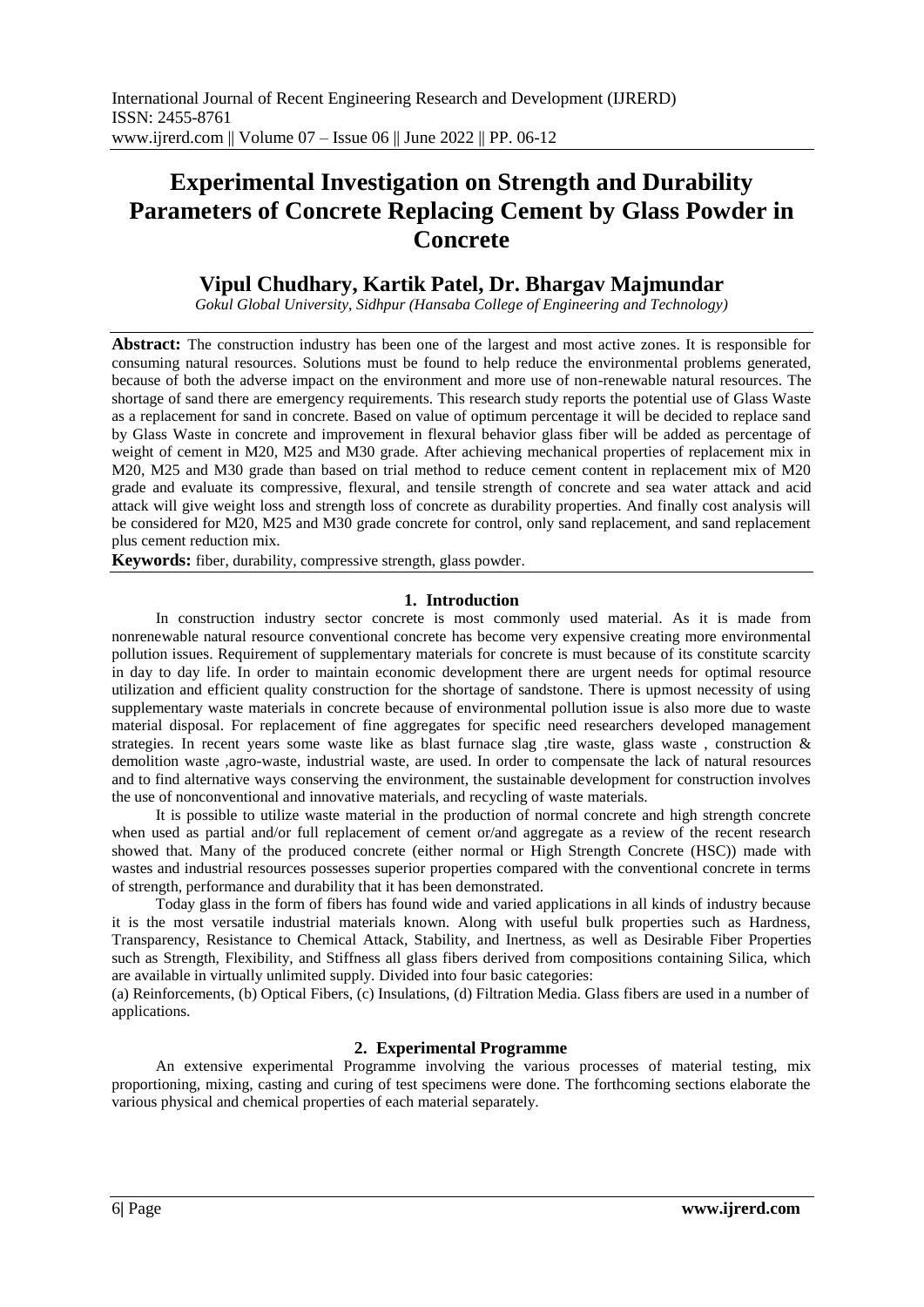International Journal of Recent Engineering Research and Development (IJRERD) ISSN: 2455-8761 www.ijrerd.com || Volume 07 – Issue 06 || June 2022 || PP. 06-12

# **A. Materials Used**

The material used in the preparation of concrete mixes includes cement, fine aggregates, coarse aggregates, basalt chopped fibres and admixtures. Each material was tested &its physical properties are described below.

# **1. Cement (Ppc –Hathi)**

The word cement is commonly used to refer to pulverized materials which improve durable adhesive qualities when combined with water. These materials are additional properly known as hydraulic cements ,Cement is a fine greyish powder which, when mixed with water, forms a dense paste. When this paste is mixed with sand and gravel and permissible to dry it is called concrete.For this study we have used portlandpozzolona cement (PPC) factory-made by HATHI cement.

# **2. Fine Aggregate**

Nearby available river sand was used as fine aggregate.

# **3. Coarse Aggregate**

For casting of concrete sample locally available 10 mm and 20 mm aggregates have been used as coarse aggregates. Coarse aggregate used in the study were sieved to attain obligatory range. Two different sizes are listed below:

- a.) 100% passing with 10mm sieve and 100% retained on 6mm sieve.
- b.) 100% passing with 20mm sieve and 100% retained on 10mm sieve.

#### **4. Water**

Water is a central ingredient of concrete as it actually contributes in the chemical reaction with cement. The water, which is used for creating concrete and for curing, should be fresh and free from damaging impurities such as oil, alkali, acid, etc. in general, the water, which is appropriate for drinking should be used for creating concrete.

#### **Glass Waste (GW)**

Glass is made by silica, sodium carbonate, dolomite, and lime stone at very tall temperature at a 1600° c. Due to more quick development waste glass derived from container or packaging glass, flat glass, domestic or tableware glass and continuous filament glass fibers and it' s disposal is one of the major environmental challenges.In 1999/2000, the percentage of waste glass was roughly 2.1% of total MSWgeneration in India. United Nations predictable the volume of yearly disposed solid waste to be 200 million tones 7% of which is made up of glass the world over. In 2010, the percentage of waste glass was nearly 4.6% of total MSW generation in the United States. Therefore, we require use this waste in correct way which not create environmental pollution. The glass waste is white, green, brown, etc. Color's glassy particle and granular materials in nature and has a parallel particle size range like sand. Its specific gravity and bulk density is closely same as sand.

| Material | LOI   | SiO <sub>2</sub> | $Al_2O_3$ | Fe <sub>2</sub> O <sub>3</sub> | CaO    | MgO   | Na <sub>2</sub> O |
|----------|-------|------------------|-----------|--------------------------------|--------|-------|-------------------|
| Glass    |       |                  |           |                                |        |       |                   |
|          |       |                  |           |                                |        |       | 13.29%            |
|          | 1.84% | 70.13%           | 2.32%     | 0.63%                          | 12.61% | 0.51% |                   |
| Waste    |       |                  |           |                                |        |       |                   |

Table Chemical properties of Glass waste

### **Glass Fiber**

Glass fiber is a material consisting of numerous extremely well fibers of glass. These are combined with thermoplastic or thermosetting resins for molding composites. These are fibers which have been chopped to lengths of 1.5 to 50 mm. Chopped strands are either soft or hard sized, dependent on the molding application. Its uses in several fields like as composite application, transportation, building construction, infrastructure, etc. due to its ductile properties is upright. Glass fibers used in concrete because of plastic shrinkage during the setting phase and this can often tip to cracking. Today's current in fibers market that is anti-crack fibers, which are alkali-resistant glass fibers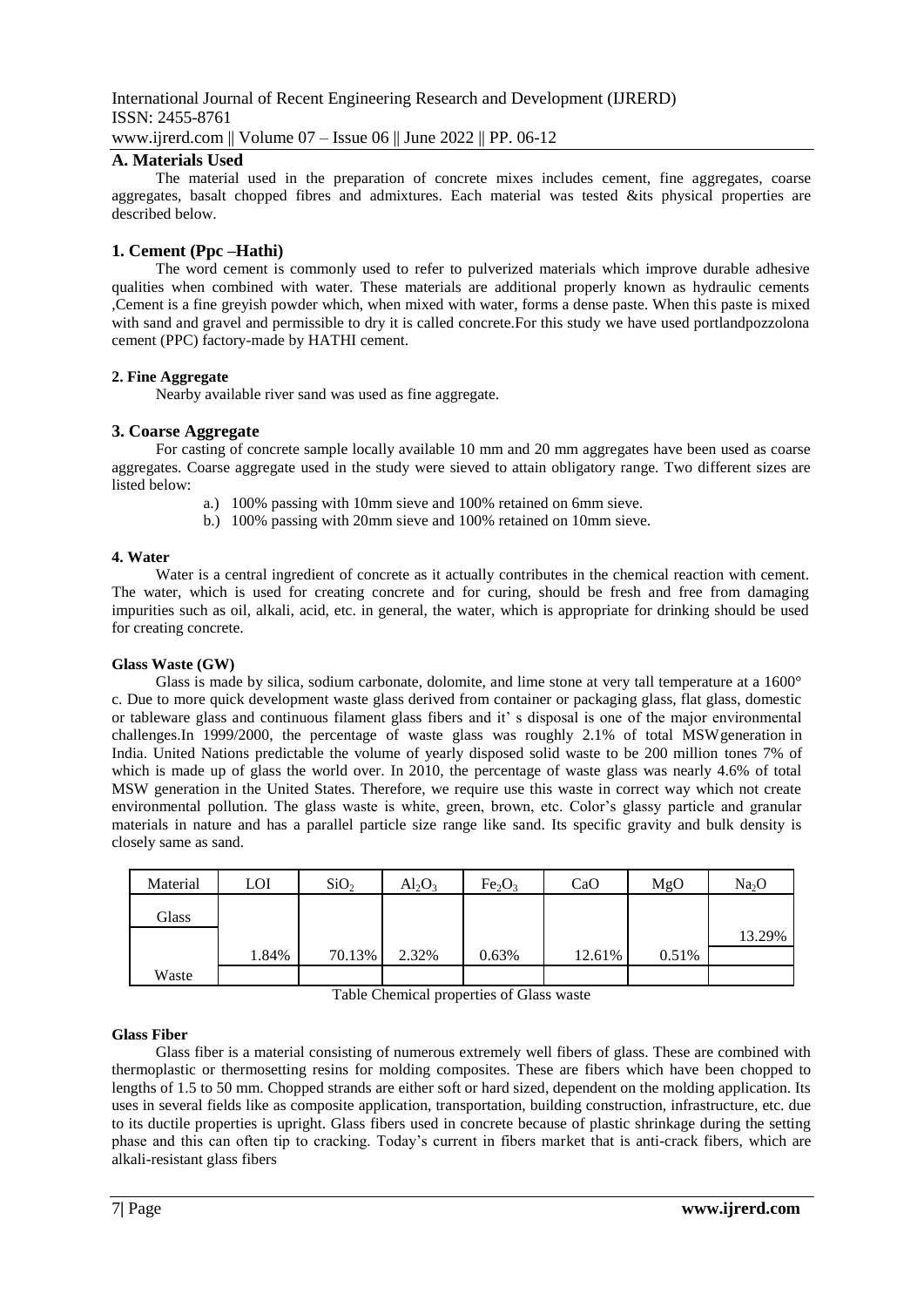International Journal of Recent Engineering Research and Development (IJRERD) ISSN: 2455-8761 www.ijrerd.com || Volume 07 – Issue 06 || June 2022 || PP. 06-12

| <b>Cut length</b>       | $12 \text{ mm}$   |  |  |  |
|-------------------------|-------------------|--|--|--|
| <b>Melting point</b>    | $> 800^{\circ}$ C |  |  |  |
| <b>Specific gravity</b> | $2.5 - 2.6$       |  |  |  |
| <b>Aspect ratio</b>     | 857:1             |  |  |  |
| <b>Tensile strength</b> | 2000 MPa          |  |  |  |
| Odor                    | odorless          |  |  |  |
| Appearance              | white             |  |  |  |

Physical and Chemical properties of Glass Fiber

#### **Compressive Strength Test**

The concrete is made by hand mixture and machine mixing it will be taken first.

After taking concrete in oil mold with four equal layers with temped by 25 strokes by steel rod of each layer.

The air bubble and voids to remove from that use needle vibrator and table vibrator. In further process put the concrete in room 27°C and relative humidity for 24 hour.

After that 24 hour to going the cube in natural water curing and it's compressive strength will be measure by compressive testing machine.

Before place cube in the testing machine remove loose sand, dust and other ingredients from the cube. To set that cube like that the load is apply uniformly.

Load is given gradually in increase cause of avoid shock and when the cube is break down to note down the value of load and shape of cube.

And calculate the compressive strength with using following equation. Strength=P/A.



**B. Flexural Strength:** Concrete as we know is relatively strong in compression but weak in tension. In reinforced concrete structural member, little dependence is placed on the tensile strength of concrete so, steel reinforcing bars are provided to resist all tensile forces. However tensile stresses are likely to develop in concrete due to temperature gradients, rusting of steel reinforcement, drying shrinkage, and many other reasons. Therefore the knowledge of tensile strength of concrete is of importance. Beam tested by -

- a) Single point load Method
- b) Double point load Method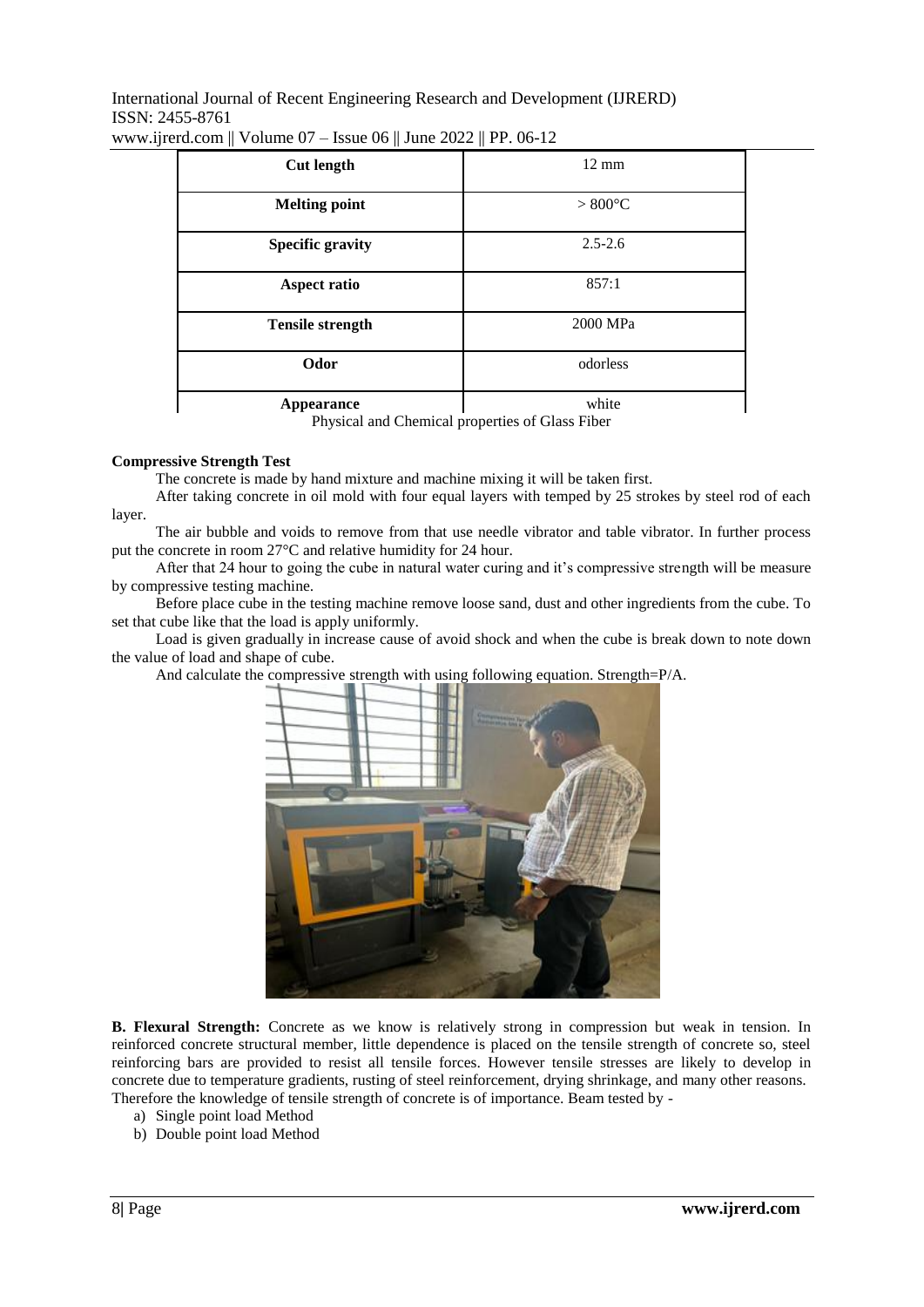# International Journal of Recent Engineering Research and Development (IJRERD) ISSN: 2455-8761 www.ijrerd.com || Volume 07 – Issue 06 || June 2022 || PP. 06-12

### **a.) Single Point load method**

The beam breaking machine applies a load at the midpoint of a 500 mm beam in which continuous load is applied to on it as per the position of beam casted and measured the load which is carried by the beam

#### **b.) Double point load Method**

In Third point loading method, the beam will be tested on its opposite direction in which it was cast. The specimen should not be removed from the curing tank until just before testing. Even a small amount of drying can adversely affect the results. Two tests will be made on each beam. Therefore, for the first test, position the beam with one end about 30 mm from the support After the load test, the average depth and width of the specimen at the failure section must be measured to the nearest point method the load is distributed in 3 span of the beam.

The value of the modulus of rupture depends on the manner of loading and dimension of the beam. The system of loading used in finding out the flexural tension is central point loading third point loading and central point loading. Where the bending moment is maximum, in the central point loading, maximum fibre stresses will come below the point of loading.



#### **C. Splitting Tensile Strength:**

Split tensile strength measured on cylinder as per IS 5816:(1999), it is casted and after continuous curing of 28 days cylinder is tested, cylinder is placed horizontally, and continuous load is applied on it, as per the equation using tensile strength of cylinder is measured.

#### **D. Durability Test Sea Water Attack**

This test was carried out on the 150mm×150mm×150 mm Concrete cube.

Total 6 cubes are cast for each mix and de molded after 24 hours and at the ends of 28 days of the normal curing period tested.

The specimens were taken out from the curing and initial weight was taken.

Throughout this period the concentration of sea water solution was maintained by changing the solution periodically.

The specimens were taken out from the sea water after 28 days of continuous soaking.

The surface of the Cube were cleaned from dust, weighed  $\&$  then tested in the compressive testing machine under the uniform rate of loading of 140 kg/cm2/min.

As per IS: 516-1959 The changes in strength of the concrete cube were calculated

#### **E. Acid Attack**

This test was carried out on the 150mm×150mm×150mm Concrete cube.

Total 6 cubes are cast and de molded after 24 hours and at the ends of 28 days of the normal curing period tested.

The specimens were taken out from the curing tank and initial weight was taken. H2So4 (5%) + HCl (5%) by weight of water was added to the water as per earlier investigators.

Throughout this period the concentration of the solution was maintained by changing the solution periodically.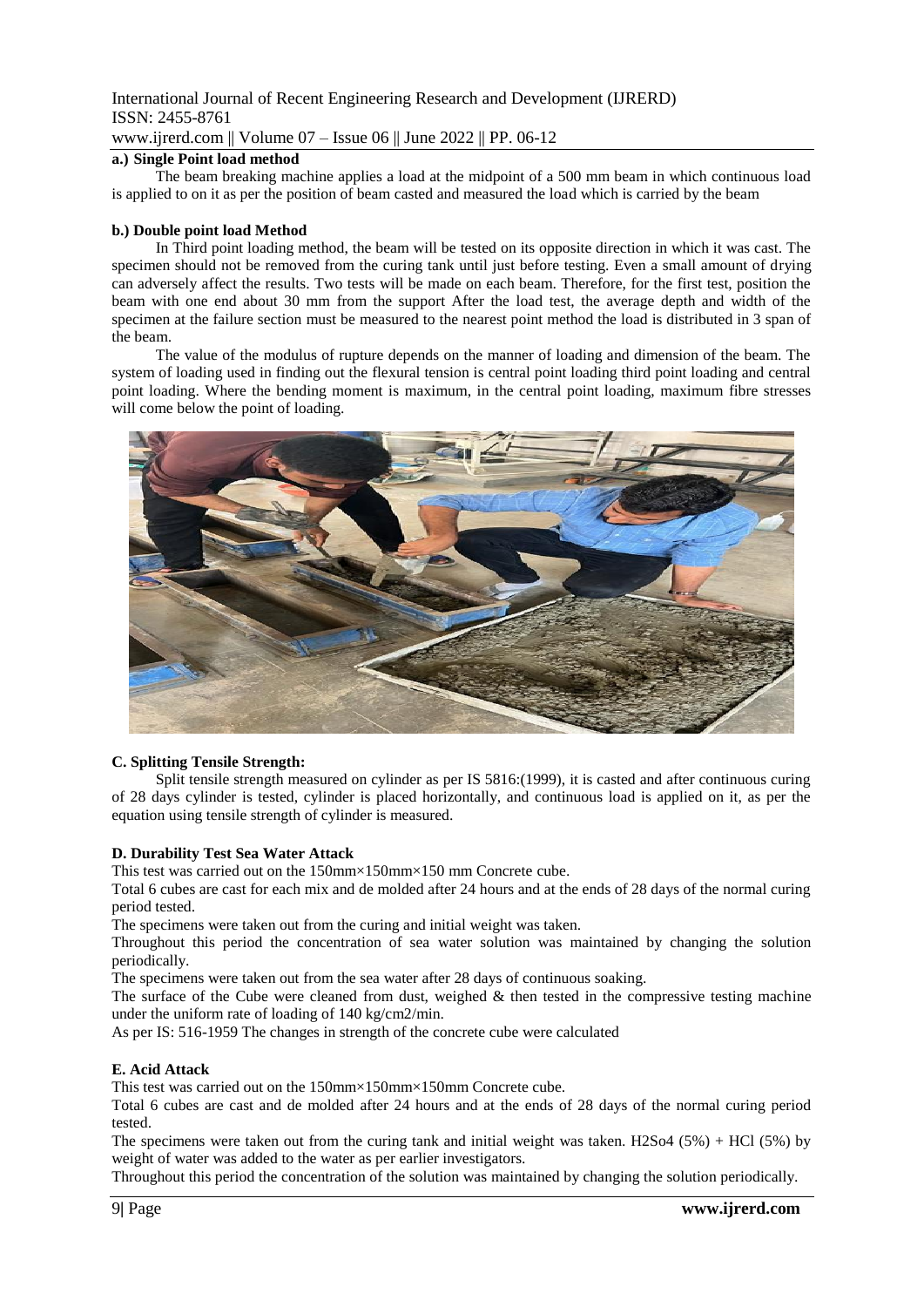International Journal of Recent Engineering Research and Development (IJRERD) ISSN: 2455-8761

www.ijrerd.com || Volume 07 – Issue 06 || June 2022 || PP. 06-12

The specimens were taken out from the H2So4  $(5%)$  + HCl  $(5%)$  solution after 28 days of continuous soaking.

The surface of the Cube were cleaned from dust, weighed & then tested in the compressive testing machine under the uniform rate of loading of 140 kg/cm2/min.

As per IS: 516-1959 the changes in the strength of the concrete cube were calculated.



# **Results and Discussion**

**Optimum Percentage of Glass Waste**

Sand replacement with 0%, 20%, 40%, 60%, 80% and 100% by glass waste inconcrete as shown below.

|                        | 0%    | 20%   | 40%   | 60%   | 80%   | 100% |
|------------------------|-------|-------|-------|-------|-------|------|
| Compressive strength   | 24.86 | 29.84 | 25.34 | 27.16 | 25.99 | 27.5 |
| Flexural strength      | 4.86  | 4.81  | 4.8   | 4.7   | 4.62  | 4.79 |
| Split tensile strength | 2.53  | 2.4   | 2.37  | 2.36  | 2.35  | 2.39 |

results shows, the compressive strength is higher at 20% replacement sand compare to other replacement and control concrete also But it have flexural and tensile strength is lower than control concrete

#### **Optimum Percentage of Glass Fiber**

Glass fibers add in concrete with 0.10%, 0.20%, and 0.30% of cement content

|                        | control | 0.10% | 0.20% | 0.30% |
|------------------------|---------|-------|-------|-------|
| Compressive strength   | 24.86   | 22.88 | 23.96 | 23.06 |
| Flexural strength      | 4.86    | 5.01  | 6.16  | 5.98  |
| Split tensile strength | 2.53    |       | 3.96  |       |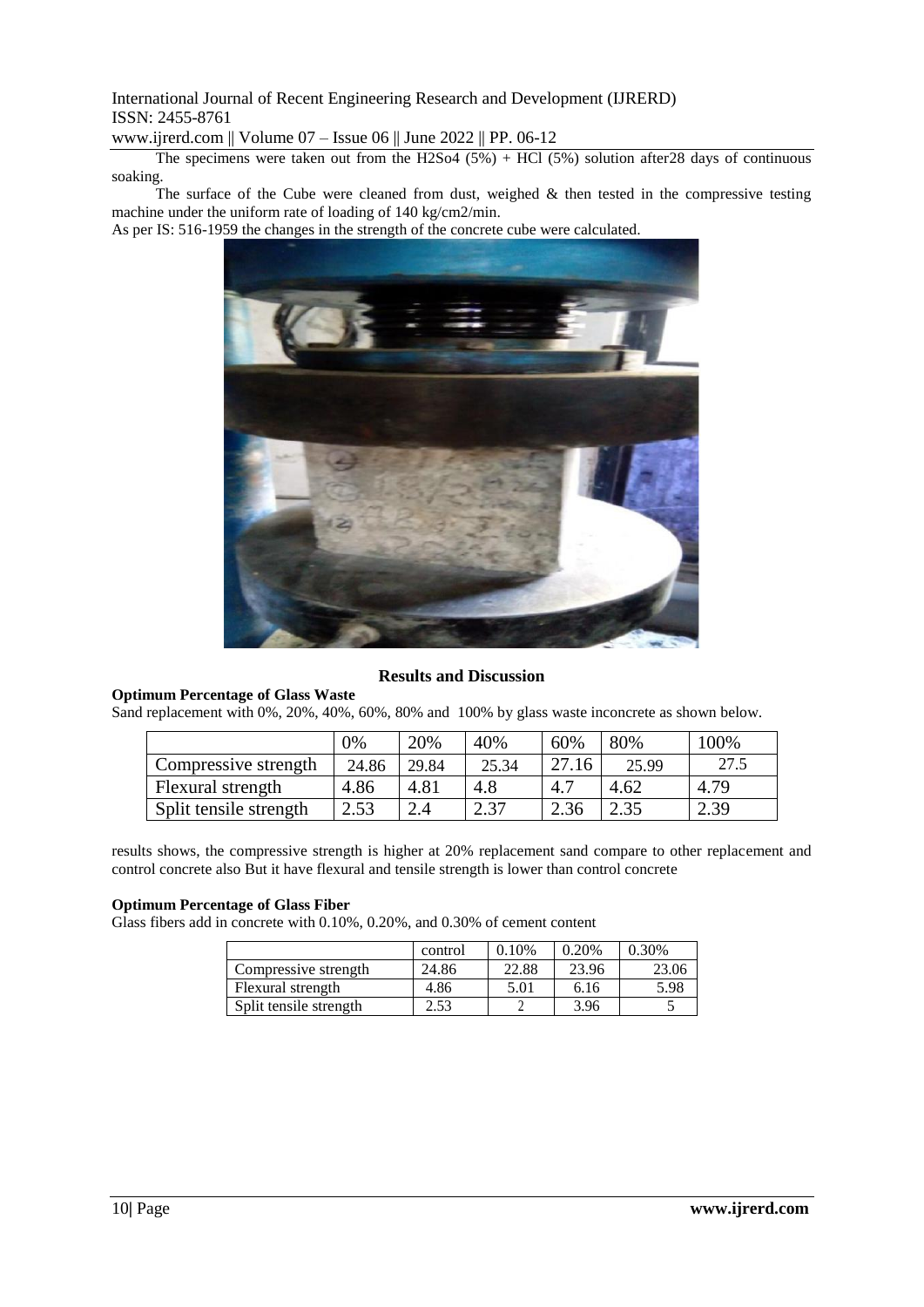# International Journal of Recent Engineering Research and Development (IJRERD) ISSN: 2455-8761

www.ijrerd.com || Volume 07 – Issue 06 || June 2022 || PP. 06-12

Above results shows, the flexural and tensile strength is higher at 0.20% adding of glass fiber compare to other addition and control concrete also.But it have compressive strength is lower than control concrete

#### **Compresive Strength Test Result**

Test results for the Compressive test for the M20, M25, and M30 grade with and without replacement by glass waste and comparison each other at 3, 28, 56 and 90 days are as shown below

| Volu            | - -<br>Compressive strength (Mpa) |         |        |         | tensile<br>Split |                  |         | Flexural         |         |         |  |
|-----------------|-----------------------------------|---------|--------|---------|------------------|------------------|---------|------------------|---------|---------|--|
| me              |                                   |         |        |         |                  | strength $(Mpa)$ |         | strength $(MPA)$ |         |         |  |
| by $%$          |                                   |         |        |         |                  |                  |         |                  |         |         |  |
|                 | 3 days                            |         | 28days |         | 56 days          |                  | 28 days |                  | 28 days |         |  |
|                 |                                   |         |        |         |                  |                  |         |                  |         |         |  |
|                 | Normal                            | $GW+GF$ | Normal | $GW+GF$ | Normal           | $GW+GF$          | Normal  | $GW+GF$          | Normal  | $GW+GF$ |  |
| M <sub>20</sub> | 12.31                             | 15.56   | 24.86  | 29.99   | 28.22            | 34.96            | 2.53    | .3.5             | 4.86    | 6.92    |  |
| M25             | 15.37                             | 19.02   | 29.98  | 35.18   | 32.1             | 37.29            | 2.63    | 4.18             | 4.9     | 7.16    |  |
| M30             | 18.35                             | 21.86   | 34.64  | 38.86   | 37.02            | 39.98            | 2.92    | 4.61             | 4.96    | 7.29    |  |

Table: Compressive, split tensile and flexural strength of M20 M25 M30 Grade of concrete

#### **Acid Attack (Weight Loss) Results**

Test results of acid attack -  $H_2SO_4$  + HCl (weight loss) in M20 cement reduction mix (withsand replacement by glass waste plus glass fiber addition) and control mix. Compare each other at 28, 56 and 90 days as shown below.

results shows lower weight loss of acid attack in M20 cement reduction mix (with sand replacement by glass waste plus glass fiber addition) compares to the control mix.

#### **Acid Attack (Strength Loss) Results**

Test results of acid attack -  $H_2SO_4$  + HCl (strength loss) in M20 cement reduction mix (with sand replacement by glass waste plus glass fiber addition) and control mix. Compare each other at 28, 56 and 90 days as shown below.

Results shows lower strength loss of acid attack in M20 cement reduction mix (with sand replacement by glass waste plus glass fiber addition) compares to the control mix.Above results shows lower strength loss of acid attack in M20 cement reduction mix (with sand replacement by glass waste plus glass fiber addition) compares to the control mix.

#### **Conclusion**

The physical properties of glass waste is nearly same as sand.

The optimum percentage of glass waste is  $20\%$  which have compressive strength 29.84 N/mm<sup>2</sup> in M20 grade at 28 days.

The maximum workability obtained (55mm) in M20 control concrete.

In mechanical properties have higher results in replacement of sand by glass waste and addition of glass fiber as percentage of weight of cement in M20, M25 and M30 grade.

Cement reduction mix have compressive strength at 3, 28, 56, and 90 days is 12.91N/mm<sup>2</sup>, 24.92N/mm<sup>2</sup> , 28.67N/mm<sup>2</sup>, and 30.14N/mm<sup>2</sup>, respectively which is nearly same of control concrete in M20.

Cement reduction mix have flexural strength at 28, 56 and 90 days is  $4.97$ N/mm<sup>2</sup>,5.07N/mm<sup>2</sup>,and 5.21 N/mm<sup>2</sup>, respectively which is higher than control concrete in M20 grade.

Cement reduction mix have tensile strength at 28, 56 and 90 days is  $2.57N/mm^2$ , 2.90 N/mm<sup>2</sup>, and 3.10 N/mm<sup>2</sup>, respectively which is higher than control concrete in M20 grade.

Sea water attack has minimum weight loss and strength loss 2.70 % and 3.19 % respectively are lower than control concrete in M20 grade cement reduction mix at 28 days.

Acid attack has minimum weight loss and strength loss 4.61 % and 5.64 % respectively are lower than control concrete in M20 grade cement reduction mix at 28 days

After reducing cement upto 4.13% in M20 grade (sand replacement by glass waste plus glass fiber addition) got nearly same strength by reducing cost 0.20% in control concrete.

By this replacement, achieved eco-friendly concrete.